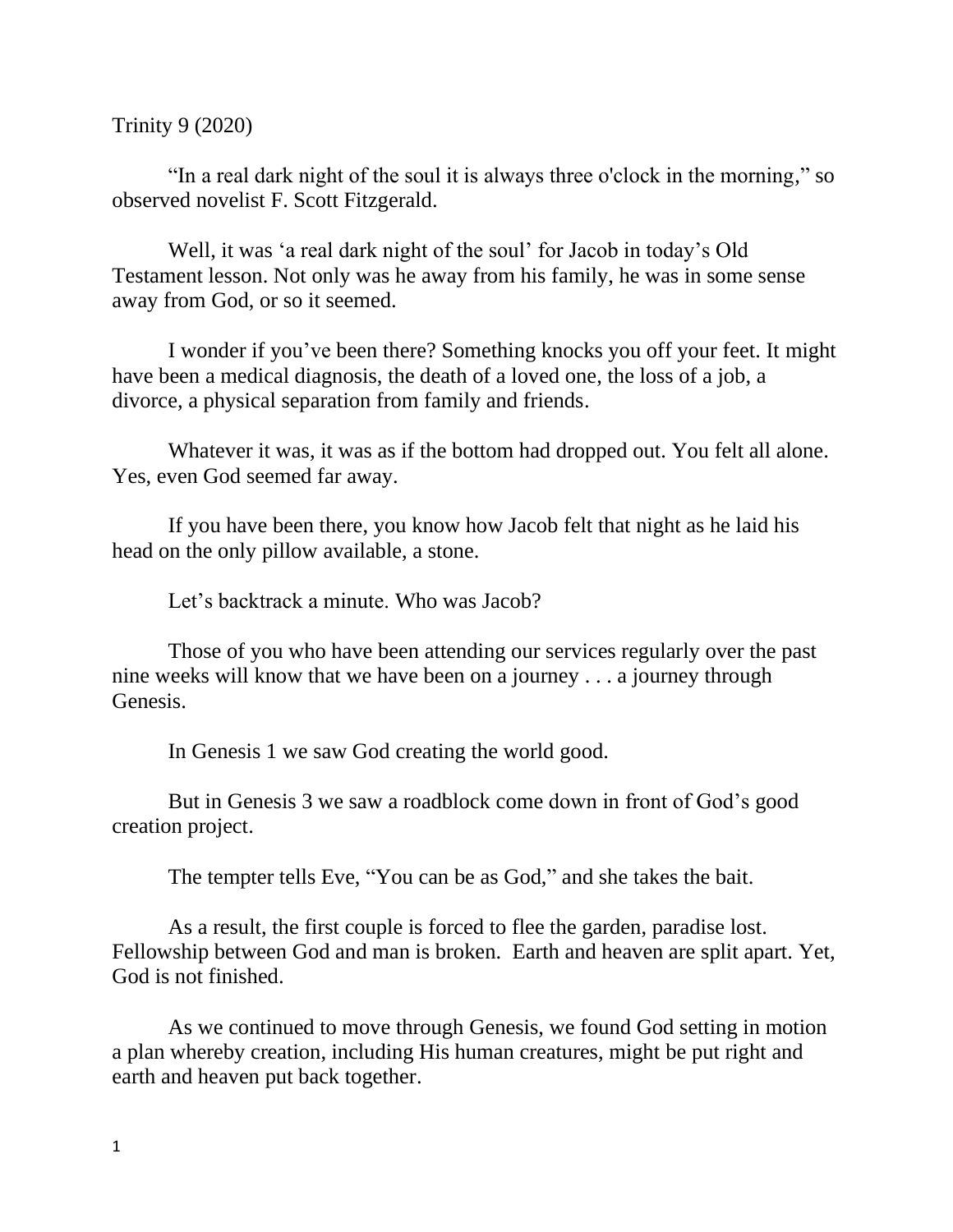This plan, began with the call of Abraham.

It would be through Abraham and his offspring that this reuniting would come about.

Today this story moves forward to Abraham's grandson Jacob. He is the third of the patriarchs. In order they are: Abraham, Isaac and Jacob.

Of the three we may well draw our greatest encouragement from Jacob. How so?

Precisely because he is so flawed, or at least that is how he starts off life. The encouragement comes from the knowledge that God can and does use flawed people, people not unlike ourselves.

If you think you don't measure up to the stature of a saint, don't despair. Look at Jacob who began life as a trickster.

Indeed, that is why he is on the run. His brother Esau is seeking to kill him for taking first his birthright and more recently his blessing.

Let me put it like this. You would probably not want to buy a used car from Jacob!

More than that, his trickery was so unnecessary. It was God's plan to give him these things all along, for so it had been revealed to his mother Rebekah at his birth.

What was his sin? One was impatience. He didn't want to wait on God, and so he took matters into his own hands. Perhaps you've been there and done that.

Whatever your flaws, find encouragement in Jacob.

The God we meet in the Bible sees beyond what we are to what by grace we may become. Isn't that a lovely thought? Our God is a god of transformation.

But, back to Jacob and his dark night of the soul, his 'three o'clock in the morning' moment, told about in today's passage.

It appeared that his best laid plans had come to naught. He was fleeing the very land he was to inherit. His blessing was going down the tube.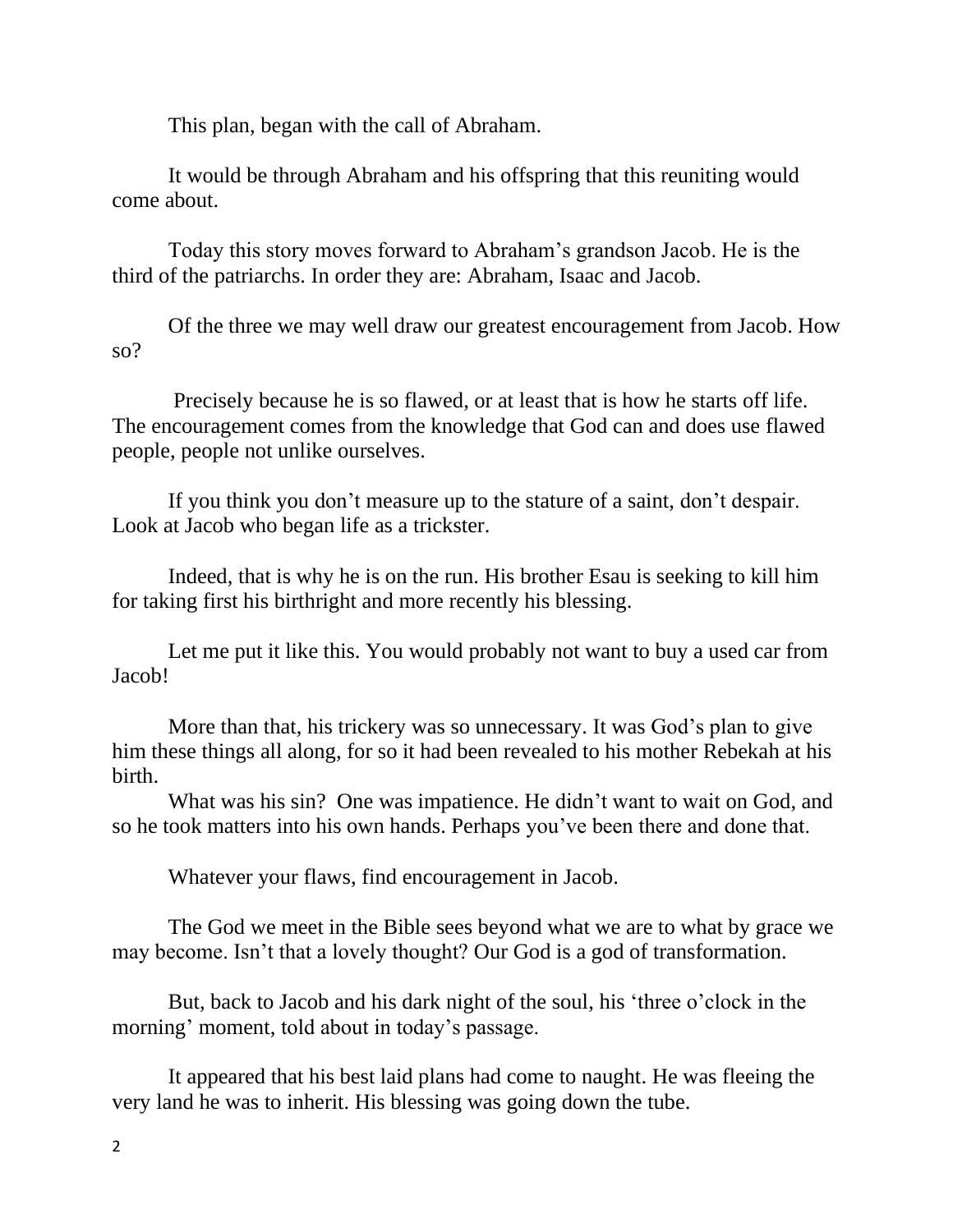More than that, he was separated from the familiar, from his family, and yes it seemed from God.

But, as so often is the case: **God's light shines the brightest when our candle has gone out.** 

Trouble can be and often is the pathway for receiving God's blessings.

Case in point is a man I heard about last week who almost died from the coronavirus.

It was out of this terrible experience that the Lord became real in this man's life. Adversity became the pathway to blessing.

I wonder if you have ever had anything like this happen in your life or in the life of someone you know?

Well, this is just what happened to Jacob. His 'three o'clock in the night' moment set him on a brand-new path.

Instead of Jacob the trickster he became Jacob the faithful . . . the one who at the end of today's passage takes on the mantle of covenant bearer and pledges to return a  $10<sup>th</sup>$  of all that God blesses him with.

More than that, it was out of this experience, this dark night of the soul, that he was given a wonderful glimpse of God. Specifically, a ladder with angels ascending and descending with God (perhaps the pre-incarnate Christ) at the top.

In fact, I want to suggest, **Jacob himself was destined to be a part of this ladder**. What do I mean by this? Let me explain.

Jacob's ladder might be better be seen as a ziggurat, a tower the ancients build in their quest to climb up into heaven and so be united with God.

Where have we heard of such a tower before?

Well, earlier in Genesis when the human family began to multiply and attempted to build just such a tower.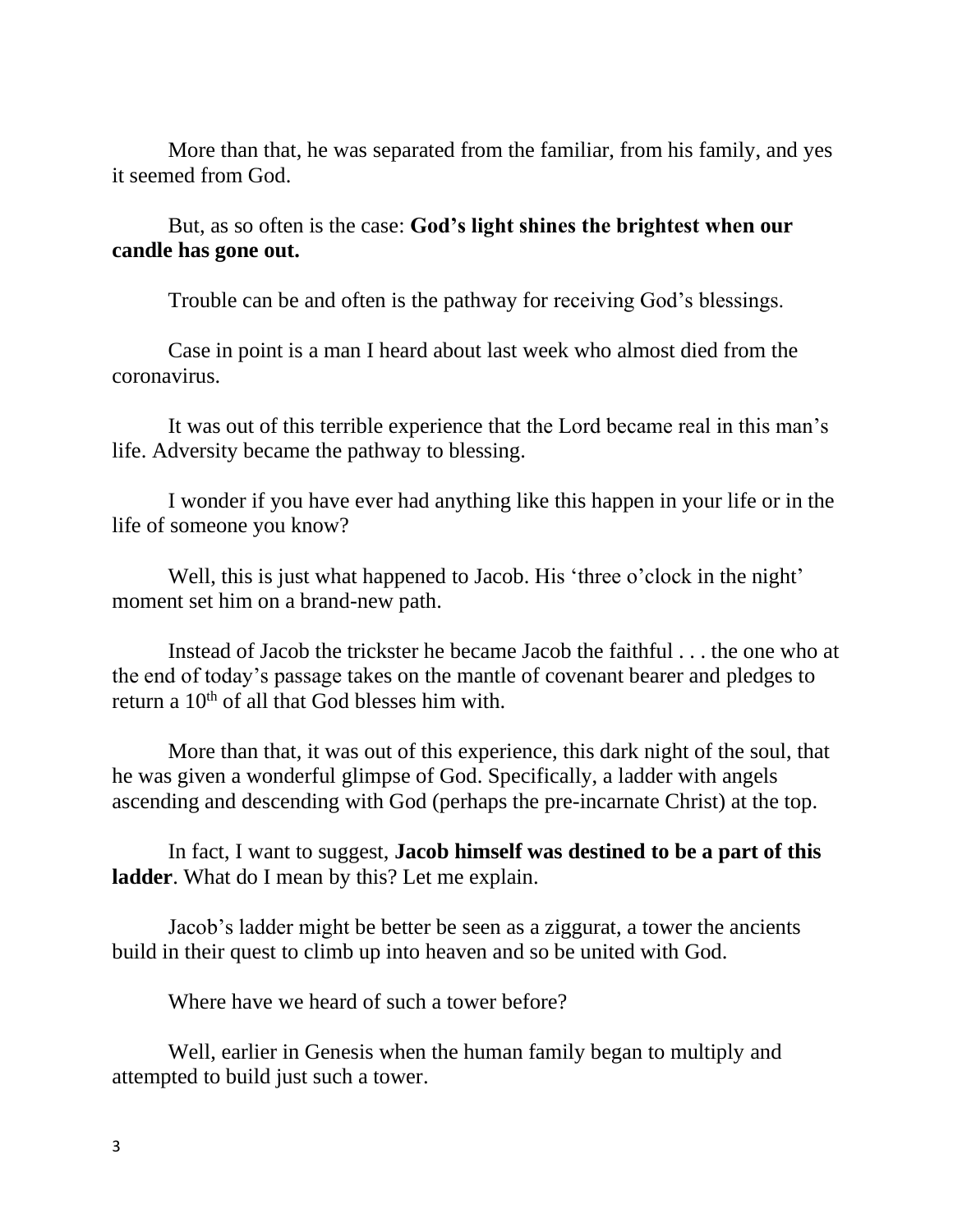What did God do in response?

He confused their tongues and caused them to disperse. The unfinished structure they left behind became known as the **Tower of Babel**. It witnessed to the fact that humans are NOT able to climb up into heaven through their own unaided efforts. Grace, God's grace, is required.

What does Jacob see in his vision? Well, God Himself putting into place just such a tower.

What man could not do God intended to do. But how?

Well, ultimately it would be through one of Jacob's offspring that earth and heaven would be bridged. That offspring was of course Jesus of the tribe of Judah. Judah was one of Jacob's future sons.

Jesus is 'God with us', Immanuel. He Himself bridges the gap between earth and heaven precisely because He is God and He is man. In Him, we are never alone. Cosmic alienation ended, full stop.

But we are not yet at the end of our story. The God who is with us is also the God who is in us. The Holy Spirit is nearer than our breath, closer than our thoughts, and ever remains at work in our lives . . . yes, even in times of pandemic, civil unrest, and personal struggle.

**"I am with thee, and will keep thee in all places whither thou goest."** These are more than God's words to Jacob. They are God's words to you and me in the Gospel of Christ.

In my youth there was a little chorus that sums up this promise very nicely. It goes like this:

**No never alone no never alone He promised never to leave me never to leave me alone No never alone no never alone He promised never to leave me never to leave me alone.**